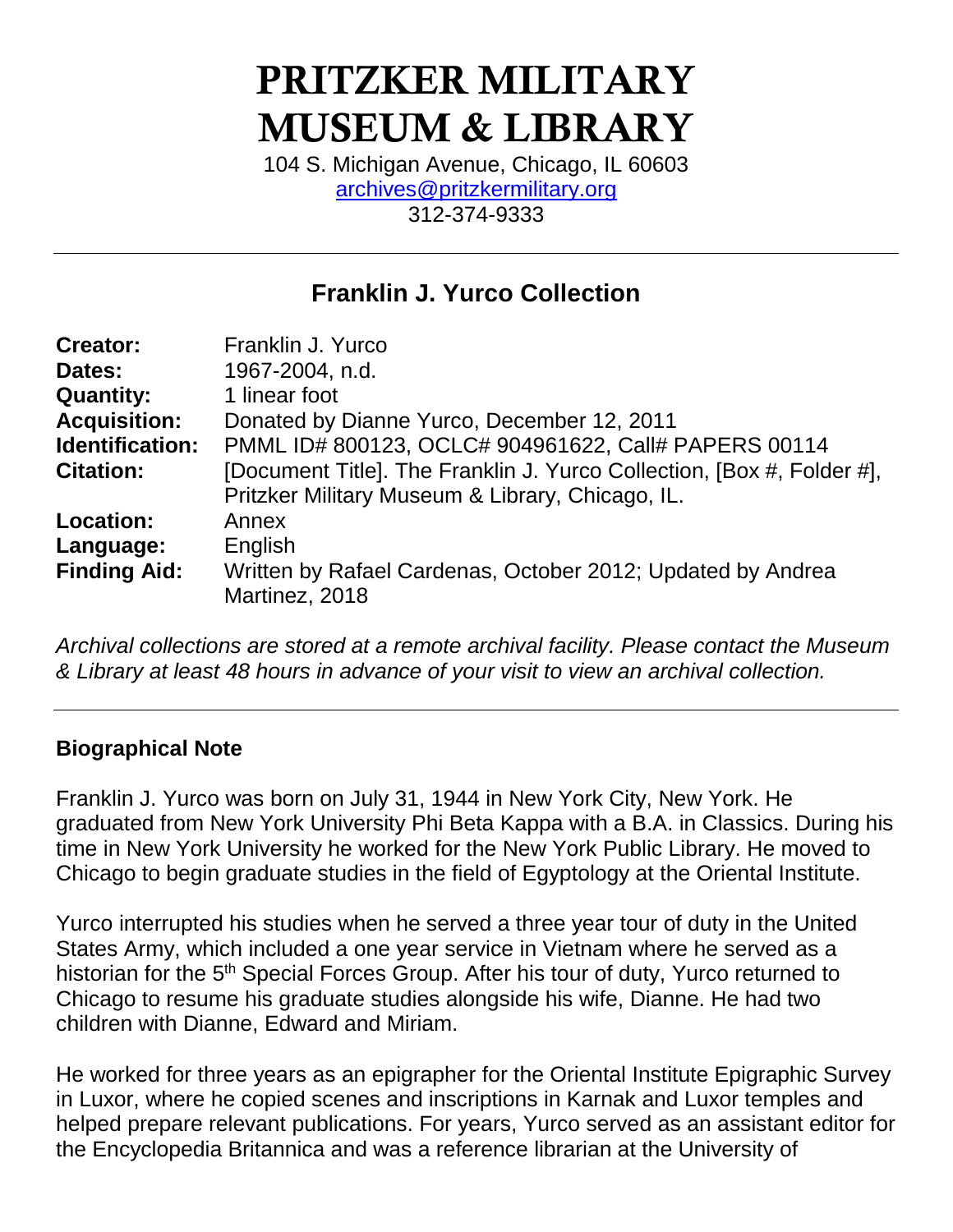Chicago's Regenstein Library where he assisted the Near Eastern bibliographer. Some of his hobbies included walks along Chicago's lakefront in the summer and listening to the music of Mozart. Yurco suffered from Amyotrophic lateral sclerosis (or Lou Gehrig's disease) in the last several years of his life, but that did not stop him from teaching. He contributed to an adult education course on Egyptian and Nubian pyramids at the Oriental Institute in the fall of 2003.

Franklin J. Yurco was instrumental in helping create the permanent Egyptian exhibit "Inside Ancient Egypt" at the Field Museum and helped create the "Egypt is Africa" exhibit at the Indianapolis Museum of Art in 1996. He succumbed to his illness when he died on February 6, 2004. He was 59.

## **Scope and Content of the Collection**

The Franklin J. Yurco Collection contains military related documents, certificates and a vast array of military related publications in regards to life in the military, spoken language and history of the military in Vietnam.

## **Arrangement**

The collection arrived with no discernible arrangement and was rearranged categorically and then chronologically into series by PMML staff. The collection is contained within one linear feet size boxes. The collection is arranged into series according to government documents, miscellaneous, publications and maps.

## **Series One: Subject File, Box 1**

Series one contains a vast assortment of items. The name of the series is called "Subject File" because the contents of the series did not have folders that fit into an specific series. The folders in the series include military discharge orders, different kinds of certificates and a miscellaneous folder. The miscellaneous file contains military payment certificates and an article from KMT.

## **Series Two: Publications, Box 1-2**

This series contains a large assortment of military publications. Some of the books are about learning how to speak and write basic Vietnamese. Other topics that are mentioned in the other publications range from basic combat training, terrain intelligence and history of military action in Vietnam.

#### **Series Three: Maps, Box**

Series three contains one map of the world.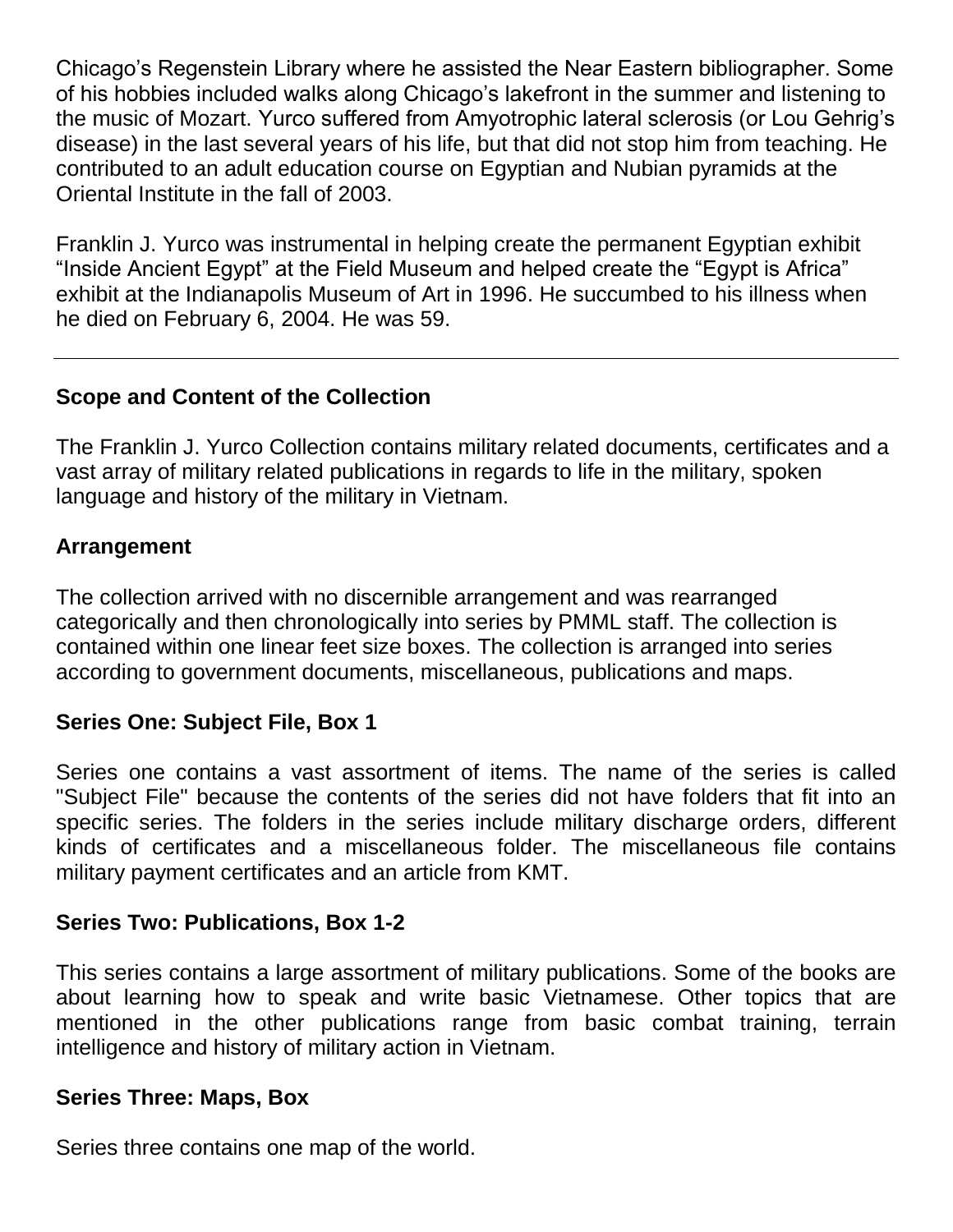## **Rights**

Copyrights held by Dianne Yurco were transferred to the Pritzker Military Museum & Library. All other rights are held by the author or publisher. Users assume responsibility for following copyright laws as established by US Code Title 17.

## **Access**

Researchers must use reproductions of valuable original documents unless otherwise granted permission by PMML staff.

## **Separations**

| Item ID   | <b>Description</b>                                                                                            |
|-----------|---------------------------------------------------------------------------------------------------------------|
| 800123044 | American Legion Army Pin                                                                                      |
| 800123045 | United States Army EM Hat Badge                                                                               |
| 800123046 | Military Intelligence Corps Collar Badge                                                                      |
| 800123047 | U.S. Army Collar Badge                                                                                        |
| 800123048 | United States Expert Marksman Badge                                                                           |
| 800123049 | <b>Yurco Name Tag</b>                                                                                         |
| 800123050 | <b>Army Presidential Unit Citation Military Ribbon</b>                                                        |
| 800123051 | Army Meritorious Unit Commendation Military Ribbon                                                            |
| 800123052 | Vietnam Civil Actions Unit Citation Military Ribbon                                                           |
| 800123053 | <b>Vietnam Gallantry Cross Unit Citation Military Ribbon</b>                                                  |
| 800123054 | Military Ribbon Row with National Defense Service Ribbon,<br>Vietnam Service Ribbon, Vietnam Campaign Ribbons |
| 800123055 | Military Ribbon Row with Army Commendation Military<br>Ribbon, Army Good Conduct Military Ribbon              |
| 800123056 | Army Green Service Uniform Jacket                                                                             |
| 800123057 | <b>Army Green Service Uniform Pants</b>                                                                       |
| 800123058 | <b>Yurco's Belt</b>                                                                                           |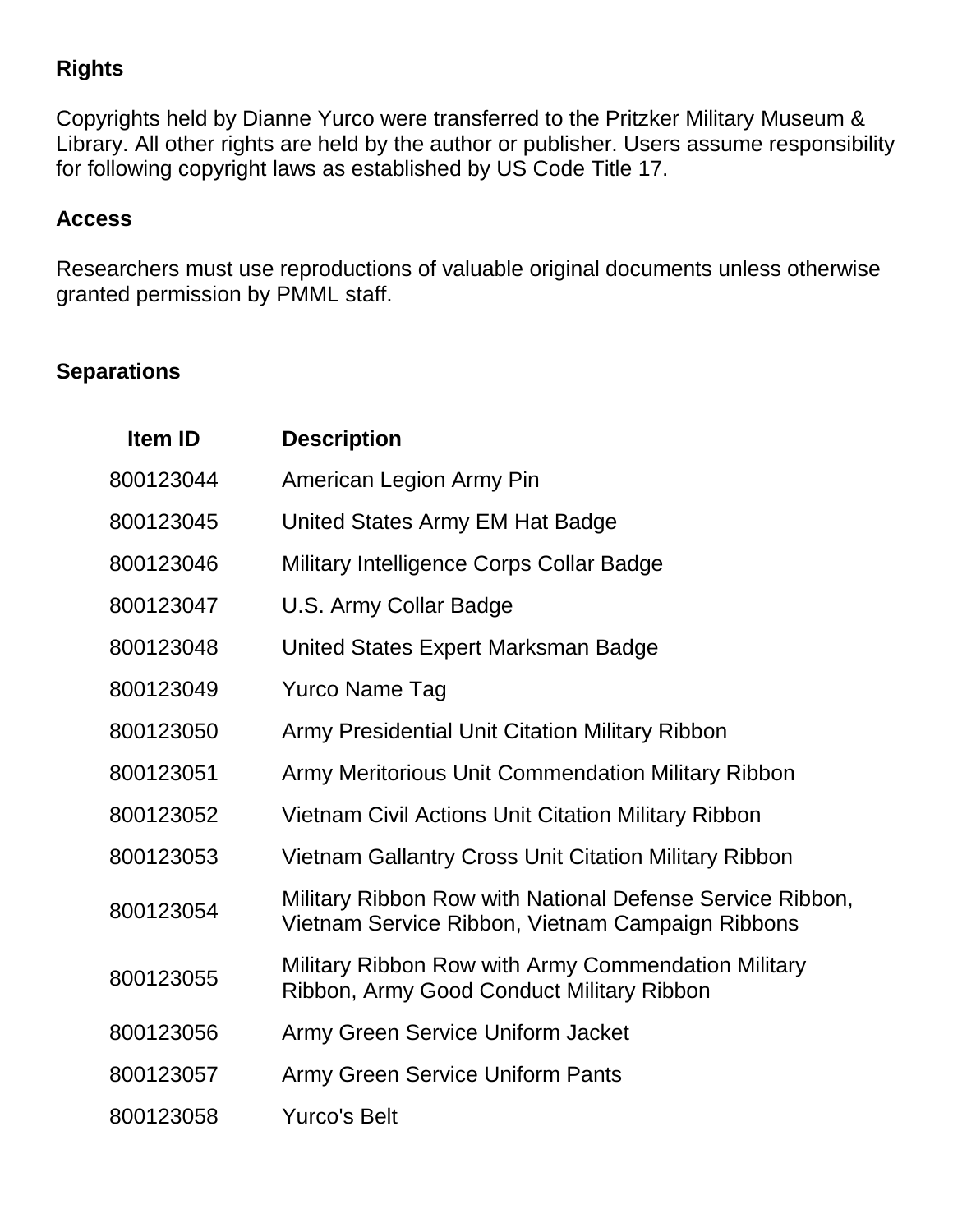## **Key Subjects**

This collection is indexed under the following headings in the Library's online catalog. Researchers interested in materials about related topics, persons, or places should search the catalog using these subject headings.

## **Names**

Yurco, Franklin J.

## **Subjects**

Egyptology United States – Army – Special Forces Group,  $5<sup>th</sup>$  Airborne United States – Army – Special Forces,  $1<sup>st</sup>$  Airborne Vietnam War – 1961-1975

## **Container List**

|              | Item ID $#$                   | <b>Title</b>                                                                | <b>Dates</b>                             |
|--------------|-------------------------------|-----------------------------------------------------------------------------|------------------------------------------|
|              |                               | Series One: Subject File, 1970-2004, n.d.                                   |                                          |
| 1            | <b>Transfer and Discharge</b> |                                                                             |                                          |
|              | 800123001                     | Special Orders: Number 69 - Reassigned to<br><b>Transfer Station</b>        | 5/13/1971                                |
|              |                               | <b>Discharge from USAR</b>                                                  | 6/19/1974                                |
|              | 800123003                     | Armed Forces of the United states Report of<br><b>Transfer or Discharge</b> | n.d.                                     |
| $\mathbf{2}$ |                               | <b>Certificates</b>                                                         |                                          |
|              | 800123004                     | Department of the Army: The Army<br><b>Commendation Medal Certificate</b>   | 11/10/1970                               |
|              | 800123005                     | Department of the Army: Certificate of<br>Appreciation                      | 5/30/1971                                |
|              | 800123006                     |                                                                             | n.d.                                     |
|              | <b>Box Folder</b>             |                                                                             | 800123002<br>Certificate of Appreciation |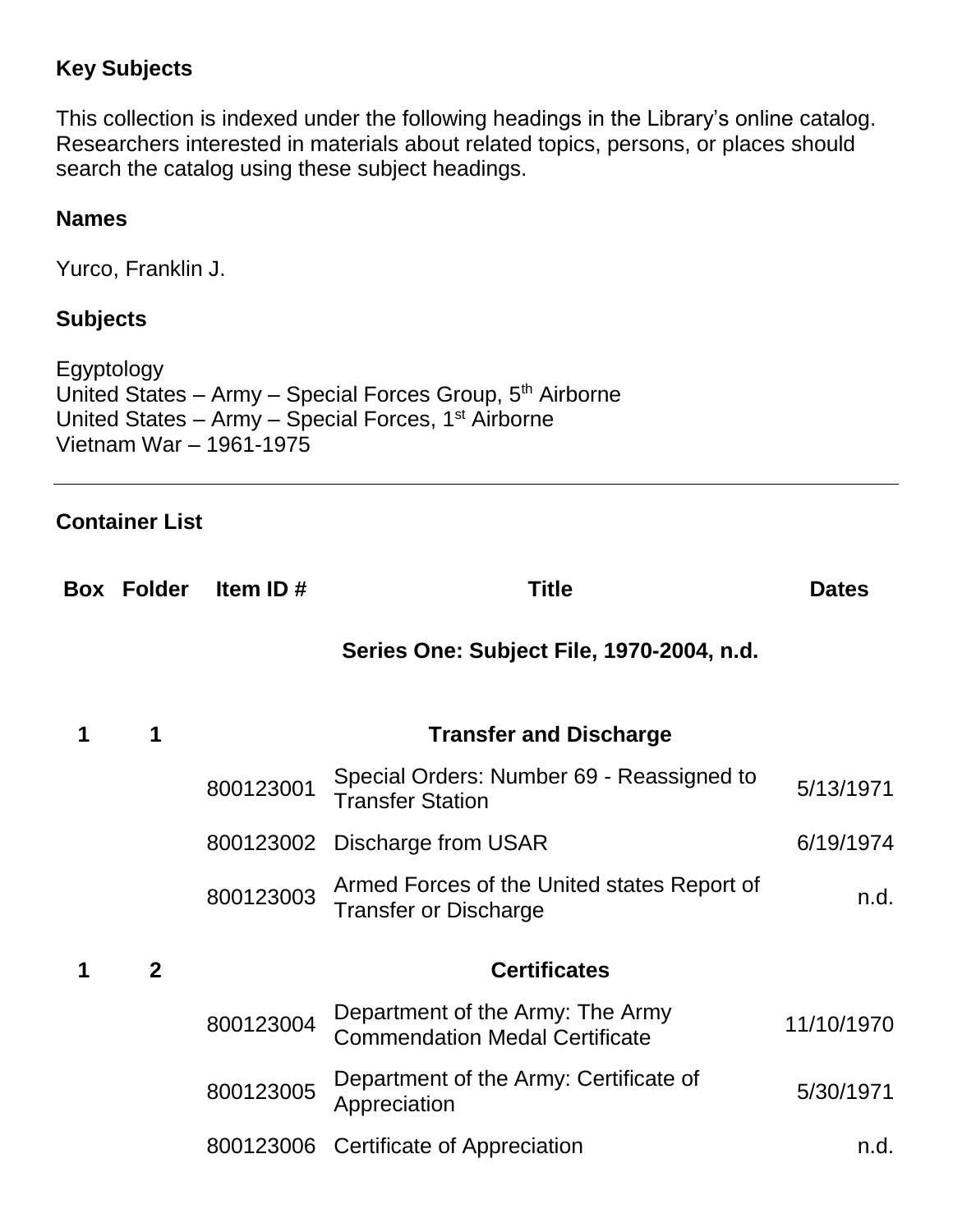|   |              | 800123007 | Department of the Army: Certificate of<br>n.d.<br>Training                                    |                       |
|---|--------------|-----------|-----------------------------------------------------------------------------------------------|-----------------------|
|   |              | 800123008 | <b>Certificate of Service</b>                                                                 | n.d.                  |
|   |              | 800123009 | United States Army Intelligence School:<br><b>Certificate of Achievement</b>                  | n.d.                  |
|   |              | 800123010 | Honorable Discharge Certificate                                                               | n.d.                  |
|   |              | 800123011 | Vietnamese Language Certificate                                                               | n.d.                  |
|   |              | 800123012 | Interrogator Skill Development Base Course<br>Certificate                                     | n.d.                  |
|   |              | 800123013 | By Direction of the Secretary of the Army-<br>The Army Commendation Medal Citation            | n.d.                  |
| 1 | $\mathbf{3}$ |           | <b>Miscellaneous</b>                                                                          |                       |
|   |              |           | 800123014 KMT: A Modern Journal of Ancient Egypt                                              | <b>Summer</b><br>2004 |
|   |              | 800123015 | Military Payment Certificate: One Dollar                                                      | n.d.                  |
|   |              | 800123016 | Military Payment Certificate: Five Cents (6<br>copies)                                        | n.d.                  |
|   |              | 800123017 | <b>Military Payment Certificate: Ten Cents (3)</b><br>copies)                                 | n.d.                  |
|   |              | 800123018 | <b>Military Payment Certificate: Twenty-Five</b><br>Cents (3 copies)                          | n.d.                  |
|   |              |           | Series Two: Publications, 1967-1969, n.d.                                                     |                       |
| 1 |              |           | <b>Language and Grammar</b>                                                                   |                       |
|   | 4            | 800123019 | Vietnamese: Pocket Glossary English to<br>Vietnamese and Vietnamese to English (2)<br>copies) | n.d.                  |
|   | 5            |           | 800123020 Vietnamese Phrase Book                                                              | n.d.                  |
|   |              | 800123021 | The Writing of American Military History: A<br>n.d.<br>Guide                                  |                       |
|   |              |           |                                                                                               |                       |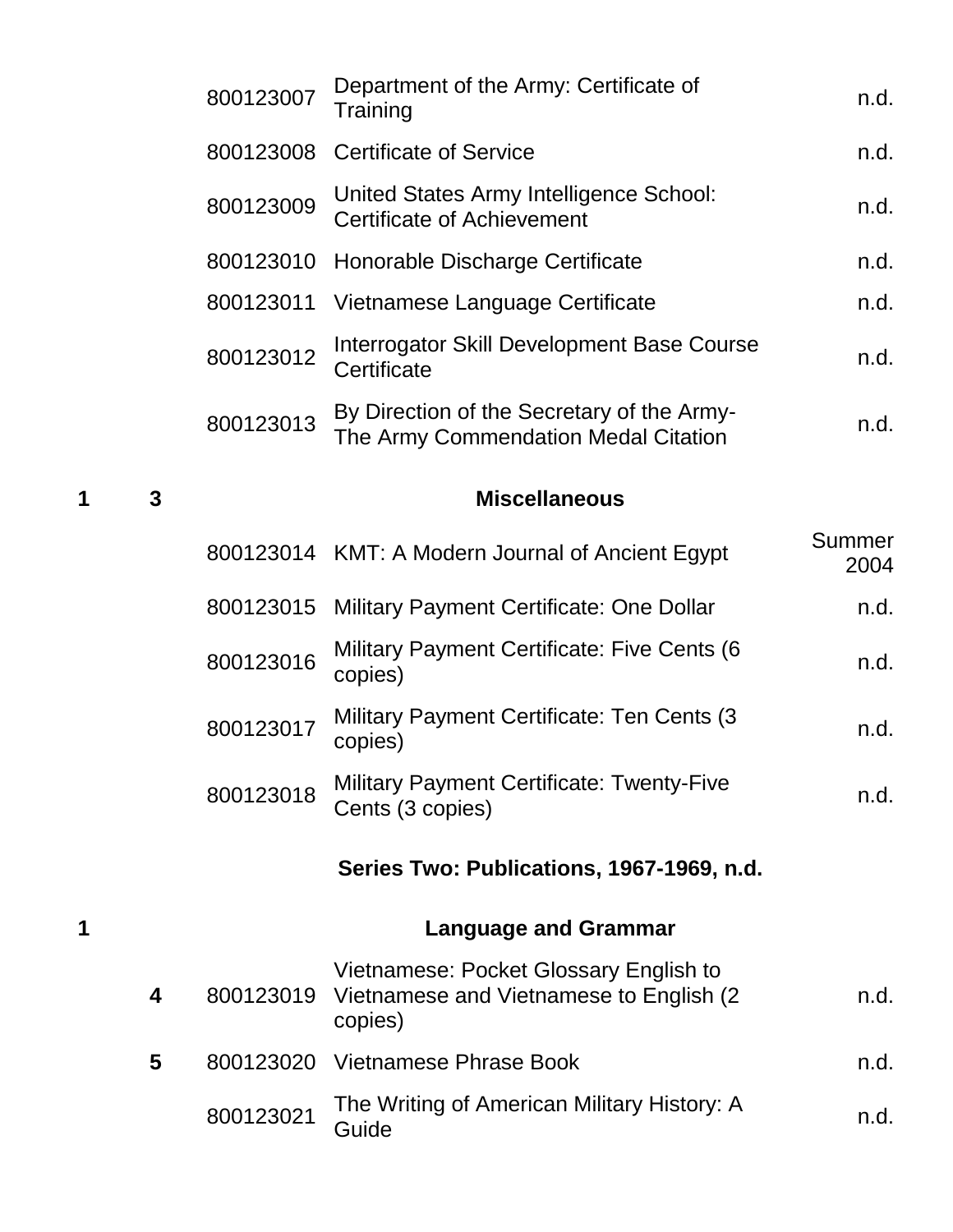|        | 6              | 800123022 | Vietnamese: Basic Course - Volume I,<br>n.d.<br>Lessons 1-16                                                      |               |
|--------|----------------|-----------|-------------------------------------------------------------------------------------------------------------------|---------------|
|        |                | 800123023 | Vietnamese: Basic Course - Volume II,<br>Lessons 7-32                                                             | n.d.          |
|        | $\overline{7}$ | 800123024 | Vietnamese: Basic Course - Volume V,<br>Lessons 65-80                                                             | n.d.          |
|        |                | 800123025 | Vietnamese: Basic Course - Volume VII,<br><b>Lessons 97-112</b>                                                   | n.d.          |
|        | 8              | 800123026 | Vietnamese: Basic Course - Volume VIII,<br><b>Lessons 113-128</b>                                                 | n.d.          |
|        |                | 800123027 | Vietnamese: Introduction to the Standard<br><b>Writing System</b>                                                 | n.d.          |
|        |                |           | 800123028 Vietnamese: Song Book                                                                                   | n.d.          |
| 1<br>9 |                |           | <b>Intelligence</b>                                                                                               |               |
|        |                | 800123029 | Department of the Army Field Manual:<br><b>Terrain Intelligence</b>                                               | Oct-67        |
|        |                | 800123030 | U.S. Army Intelligence School: Map Reading<br><b>Booklet - Vietnam</b>                                            | Mar-68        |
|        |                | 800123031 | Intelligence Officer's Checklist                                                                                  | <b>Nov-68</b> |
|        |                |           | 800123032 Interrogator's Guide                                                                                    | Jul-69        |
| 2      |                |           | <b>Military History</b>                                                                                           |               |
|        | 1              |           | 800123033 Outline History of Company D, 1962-70                                                                   | n.d.          |
|        |                |           | U.S. Army Special Forces Participation in<br>800123034 the CIDG Program: Vietnam--1957-1970,<br>Part One of Three | n.d.          |
|        | $\mathbf{2}$   | 800123035 | U.S. Army Special Forces Participation in<br>the CIDG Program: Vietnam--1957-1970,<br>Part Two of Three           | n.d.          |
|        |                | 800123036 | U.S. Army Special Forces Participation in<br>the CIDG Program: Vietnam--1957-1970,<br>Part Three of Three         | n.d.          |